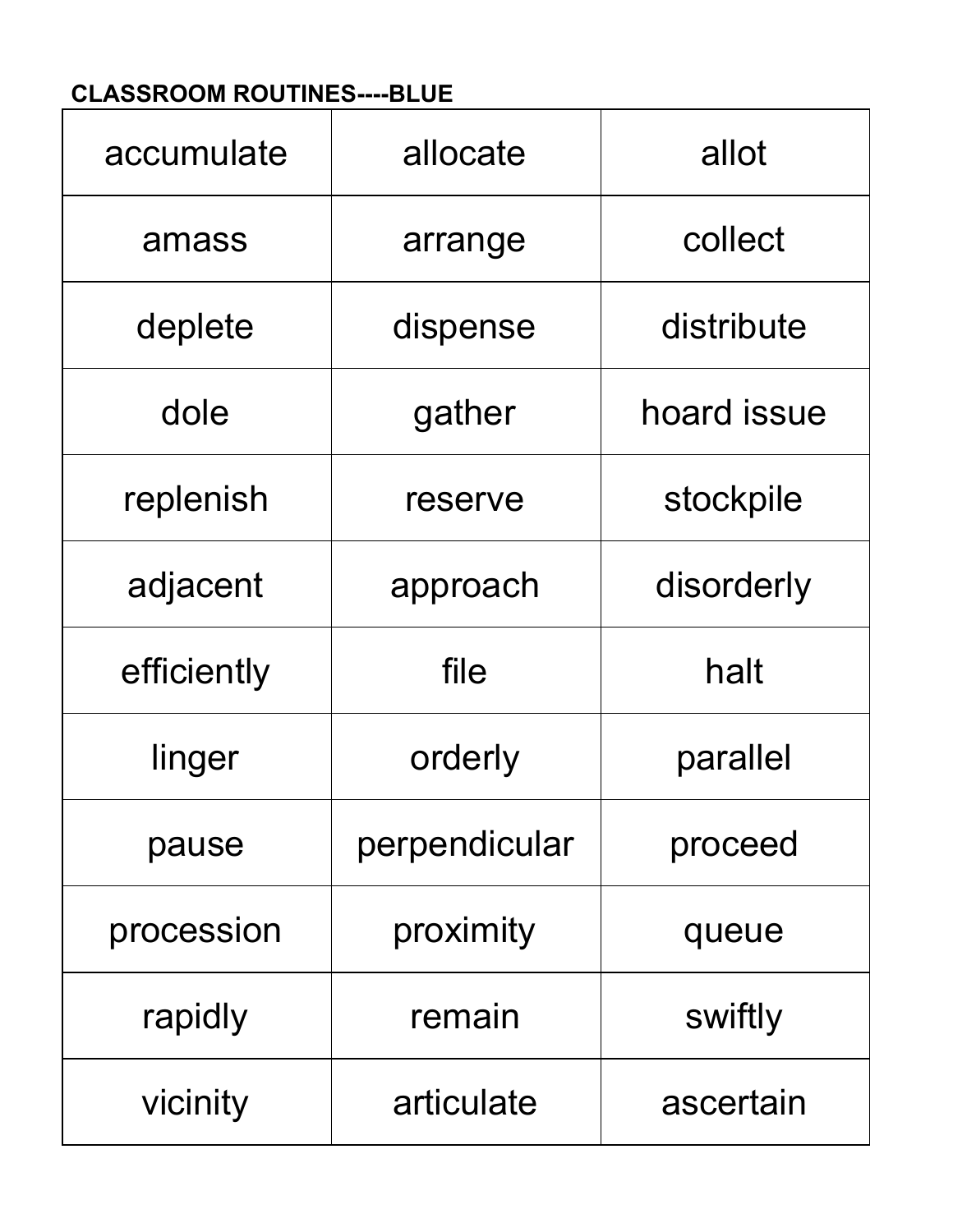| assemble   | coherent     | contribute |
|------------|--------------|------------|
| converse   | convey       | cooperate  |
| deliberate | determine    | disband    |
| disperse   | elaborate    | elucidate  |
| express    | <b>lucid</b> | oblige     |
| partake    | participate  | portray    |
| verbalize  | area         | located    |
| site       | design       | arrange    |
| signal     | located      |            |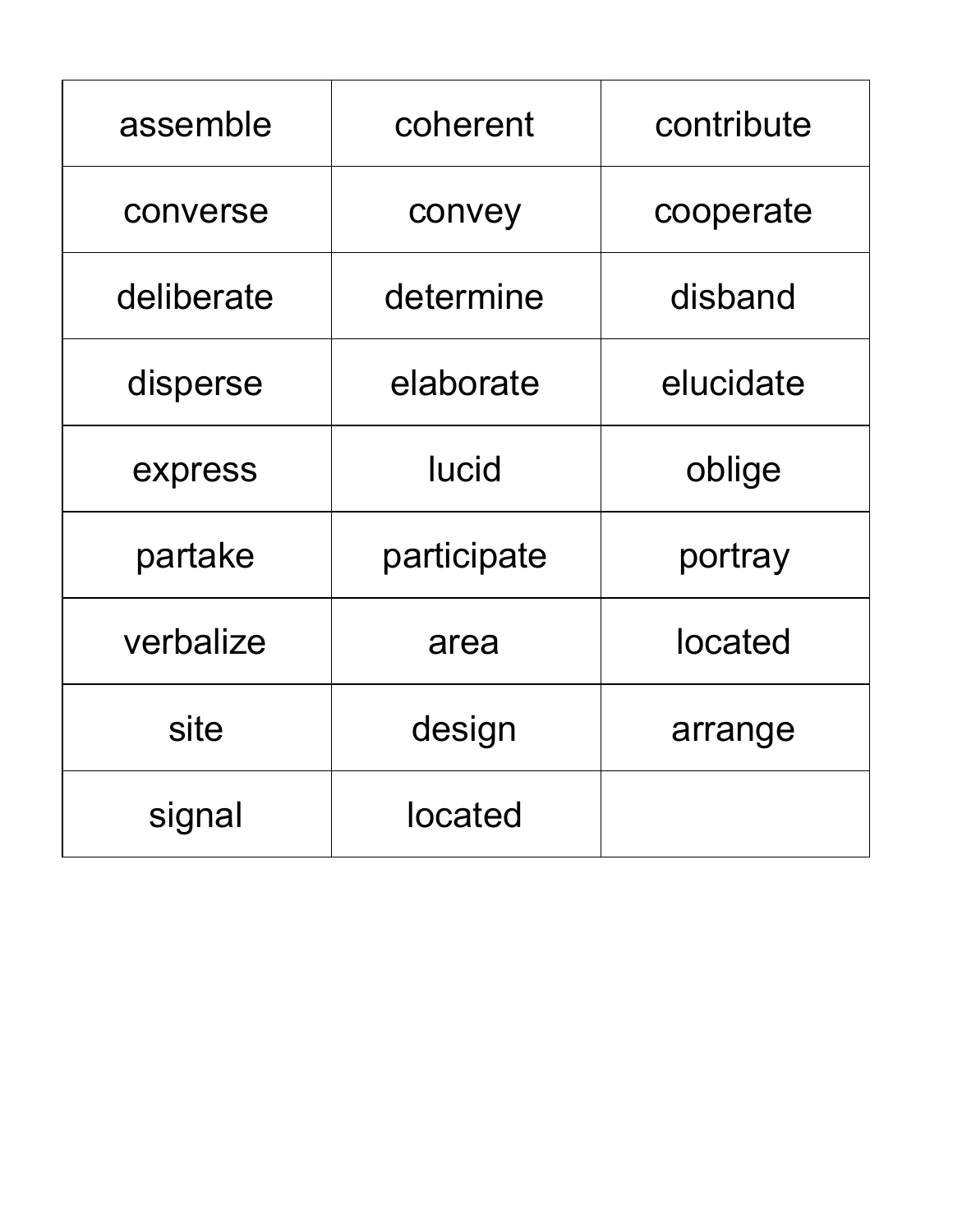## **classroom behaviors or performance----pink**

| affable       | agreeable    | amiable    |
|---------------|--------------|------------|
| compassionate | considerate  | courteous  |
| decorous      | gracious     | pleasant   |
| respectful    | sympathetic  | amends     |
| bicker        | quarrel      | rectify    |
| resolve       | boorish      | coarse     |
| discourteous  | offensive    | uncouth    |
| vulgar        | accomplished | squabble   |
| appropriate   | exemplary    | masterful  |
| precise       | proficient   | proper     |
| superior      | suitable     | awkward    |
| erroneous     | flawed       | inaccurate |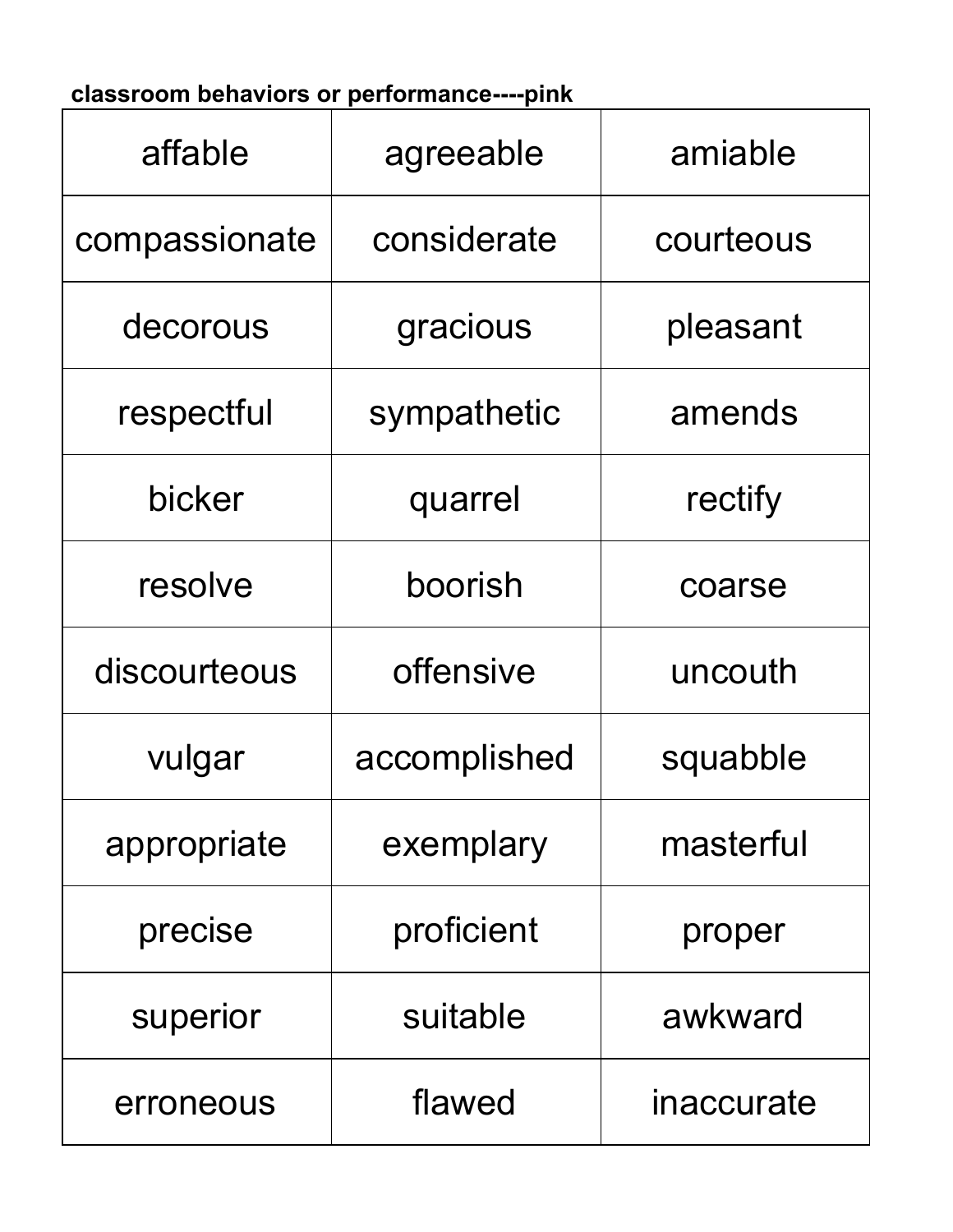| inadequate | incorrect    | invalid      |
|------------|--------------|--------------|
| challenge  | focus        | incentive    |
| motivate   | communicate  | incidents    |
| require    | seeking      | contribute   |
| conduct    | crucial      | options      |
| respond    | vision       | major        |
| notice     | puzzle       | according to |
| expert     | <b>issue</b> | social       |
| generate   | anticipate   | convince     |
| welfare    | inspire      | civil        |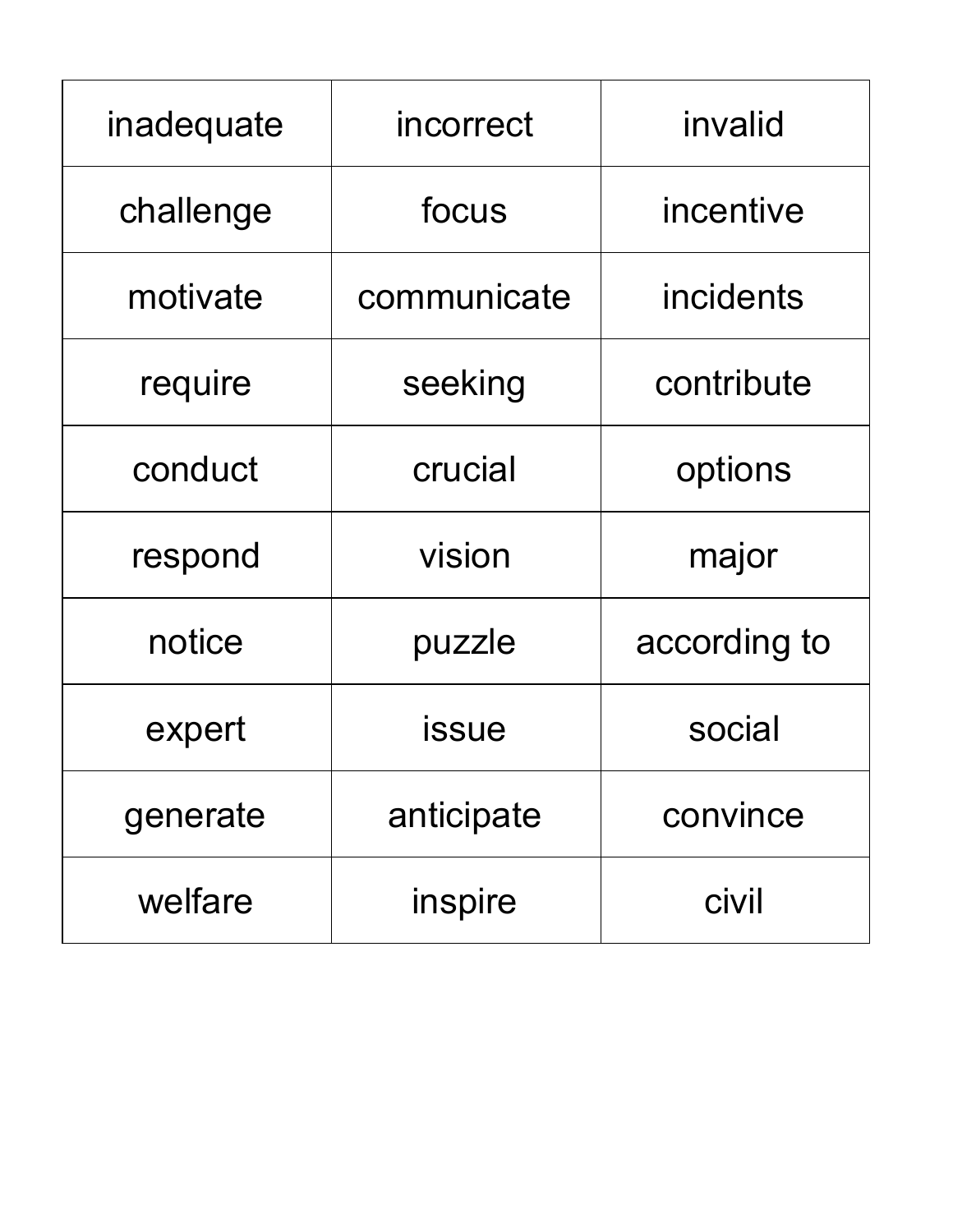## **classroom content----yellow**

| abundant    | burgeoning        | dwindling   |
|-------------|-------------------|-------------|
| fertile     | flourish          | meandering  |
| neglect     | <b>SOW</b>        | tend        |
| thrive      | celestial         | existence   |
| globe       | immeasurable      | infinite    |
| miniscule   | orb               | remote      |
| trajectory  | universe          | vast        |
| cooperation | customary         | dominant    |
| hardy       | hierarchy         | nomadic     |
| prosperity  | resistant         | resourceful |
| stability   | identity/identify | legally     |
| method      | policy            | research    |